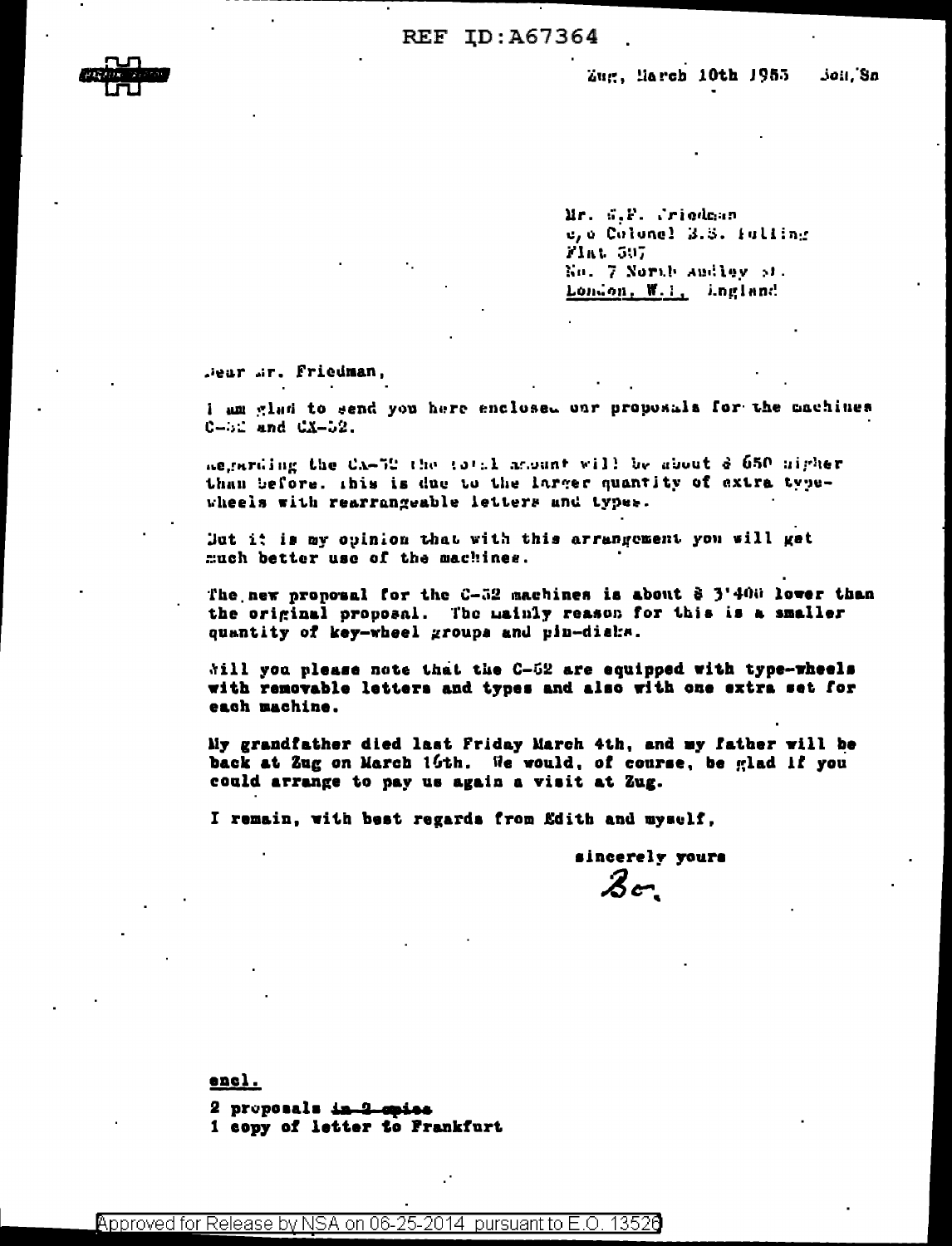**REF ID: A67364** 

Readgearters **Signal Pres Conter** 7771st Army Unit Khoingan Alles 2

Pressuel PR-3551-8-85

 $BaH/Bn$ 

**Narch 10th. 1955** 

Dear Sirs.

Here enclosed you will find a copy of 2 proposals which have been discussed with Mr. W.P. Priodmen from Army Person Security Agency for when the machine have to be delivered.

Mr. Friedman is leaving London in the niddle of next week and he intends to pay you a visit so that he can discuss the matter with yeu.

> **Sincerely yours CRYPTS AS**

(B.Bagelin) (0.Stürzinger)

**432** 

 $-$ 

المنام

<u>aralı</u> 2 proposals

ru Deor

 $\sim$ 

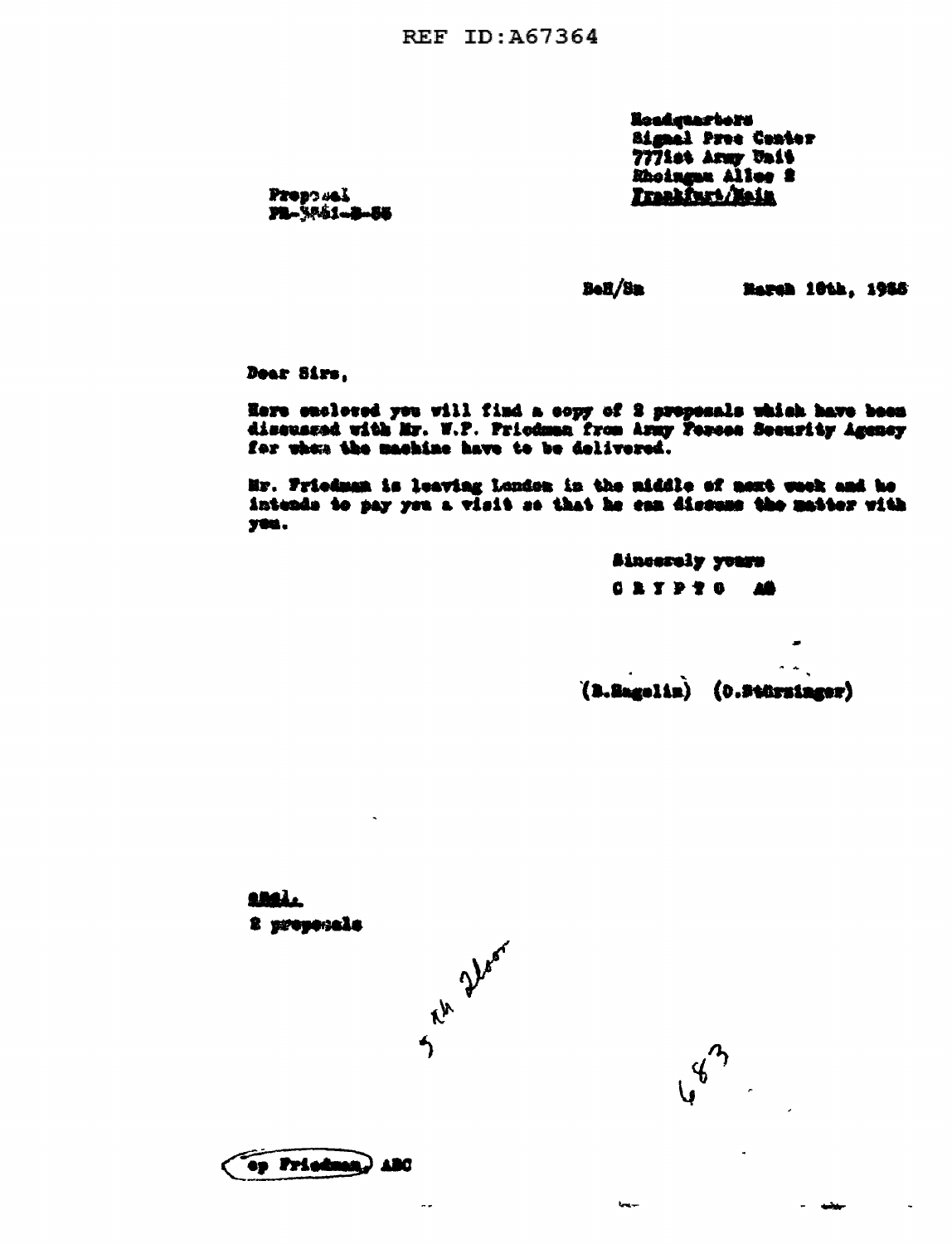$FwF05AL$  A:

 $\overline{1}$ 

 $k$  is  $\frac{1}{2}$ 

à,

 $\ddot{\phantom{a}}$ 

 $\alpha$ 

## REF ID: A67364

 $\mathbb{R}^2$ 

## Zug, March 9th, 1955

وموهنا التنافي

| item<br>$\sim$ . | Supplies                                                                                                                                           |                   | Quantity       |         | (No. of Units) Unit Price   | init<br>Amount        |
|------------------|----------------------------------------------------------------------------------------------------------------------------------------------------|-------------------|----------------|---------|-----------------------------|-----------------------|
|                  | 1. Laching. Crober, type C-52,<br>indicating ring and type-wheels with<br>rearrangeable letters and types;<br>enuipped with "FV"-device accessible |                   |                |         |                             |                       |
|                  | without raising the lid; pind disks<br>$(25-26-34-38-42-46)$ black, with letters                                                                   |                   |                | il ea   |                             | $590 - 6.499 -$       |
|                  | 2. Type wheels with rearrangeable letters<br>and types                                                                                             |                   |                |         | 11 ea $85. - 955. -$        |                       |
|                  | 3. Key-wheel groups of 6 wheels (29-31-37-<br>$41-45-47$ ) black. with letters, $5 \times 11$                                                      |                   |                | 66 ea - |                             | $29. - 1.914. -$      |
|                  | 4. Sxtra lugs                                                                                                                                      |                   | $1200$ ea      |         | $-.30$                      | $360 -$               |
|                  | 5. Fin disks, 12 disks for each machine<br>$(25 - 26 - 29 - 31 - 34 - 37 - 38 - 41 - 42 - 43 - 46 - 47)$ .<br>white, with letters,                 | $9 \times 12$     |                | 108 ea  |                             | $9.30 \quad 1.004.40$ |
|                  | For conversion into CX-52:                                                                                                                         |                   |                |         |                             |                       |
|                  | 6. Guide arm, 12 for each machine: $9 \times 12$                                                                                                   |                   | 108            | e a     | $5. -$                      | $-540 -$              |
|                  | Feed arm, 12 "<br>M                                                                                                                                | $9 \times 12$     | 108            | e a     | 2.50                        | $270 -$               |
|                  | Top comanding lever                                                                                                                                |                   | 9.             | ea      | $-8 -$                      | $72 -$                |
|                  | Button commanding cradle                                                                                                                           |                   | 9              | 68.     | $12. -$                     | $108. -$              |
|                  | Drum bafs standard "A" (32 bars per set)                                                                                                           | $9 \times 32$     | 288            | ea.     | $\mathbf{I}$ , $\mathbf{I}$ | $288 -$               |
|                  | 7. Telecryptographer, type TC-52                                                                                                                   |                   | $\mathbf{2}^-$ |         | ea $2.330--$ 4.660.-        |                       |
|                  |                                                                                                                                                    |                   |                |         |                             | $16.641. -$           |
|                  | freight and insurance cif Hanau/Yain, Germany                                                                                                      |                   | $120 -$        |         |                             |                       |
|                  |                                                                                                                                                    | <b>US-Dollars</b> |                |         | $16.761--$                  |                       |

Payment: 1/3 with order, balance at delivery. belivery time: Items 1 to 6: about 2 months from order Item 7: about 6 to 7 months from order.

Name of Supplier:

**CRYPTO AG.** Weinbergetr. 10 ZUG (Schweiz)

 $\mathbb{Z}$